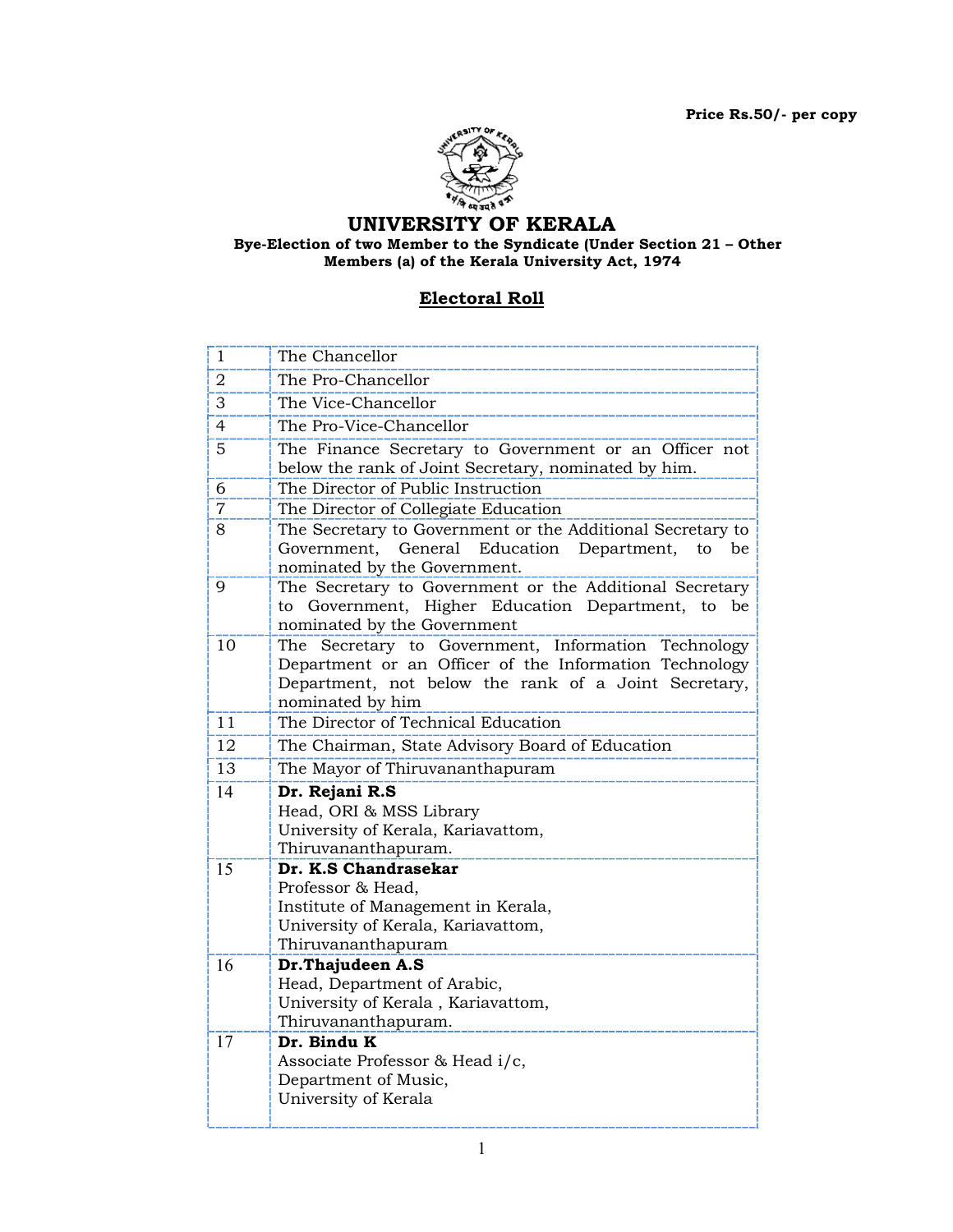| 18 | Dr. Shaila C.A                                                      |
|----|---------------------------------------------------------------------|
|    | Head, Department of Sanskrit,                                       |
|    | University of Kerala, Kariavattom,                                  |
|    | Thiruvananthapuram                                                  |
| 19 | Dr. Binu G Bheemnath                                                |
|    | Assistant Professor & Head,                                         |
|    | Department of Philosophy,                                           |
|    | University of Kerala, Kariavattom,                                  |
|    | Thiruvananthapuram                                                  |
| 20 | Dr.R Vasanthagopal                                                  |
|    | Professor & Director,                                               |
|    | School of Distance Education,<br>University of Kerala, Kariavattom, |
|    | Thiruvananthapuram,                                                 |
| 26 | Dr. B. Unnikrishnan Nair                                            |
|    | Principal, Govt. College, Kariavattom,                              |
|    | Thiruvananthapuram -695 581                                         |
| 27 | Dr.Sobha K.D                                                        |
|    |                                                                     |
|    | Principal,                                                          |
|    | Government Sanskrit College,                                        |
| 28 | Thiruvananthapuram - 695 034                                        |
|    | Dr.V.S Joy                                                          |
|    | Principal,                                                          |
|    | Government College,                                                 |
|    | Nedumangad, Thiruvananthapuram- 695 541                             |
| 29 | Dr.Latha M S                                                        |
|    | Principal,                                                          |
|    | SN College Chathannur                                               |
| 30 | Maj(Dr).U.Abdul Khalam                                              |
|    | Principal,                                                          |
|    | Iqbal College Peringammala                                          |
| 31 | Dr. Mathew V                                                        |
|    | Principal, St.Michael's College, Cherthala, Alappuzha-              |
|    | 688539                                                              |
| 32 | Dr. B.Rajendran                                                     |
|    | Principal,                                                          |
|    | Kerala Institute of Tourism and Travel Studies,                     |
|    | Thycadu, Thiruvananthapuram 695014                                  |
| 33 | <b>M.S</b> Arun Kumar                                               |
|    | Member, Legislative Assembly, (Mavelikkara (SC))                    |
|    |                                                                     |
|    | Mannathumpattu House,                                               |
|    | Kallimel P.O., Mavelikkara - 690 509.                               |
| 34 | <b>V.K Prasanth</b>                                                 |
|    | Member, Legislative Assembly,                                       |
|    | (Vattiyoorkavu)                                                     |
|    | T.C 1/498 (Old T.C 1/485)                                           |
|    | Lakshmi Nivas, Kariyil,                                             |
|    | Kazhakkoottam P.O., PIN - 695 582.                                  |
|    |                                                                     |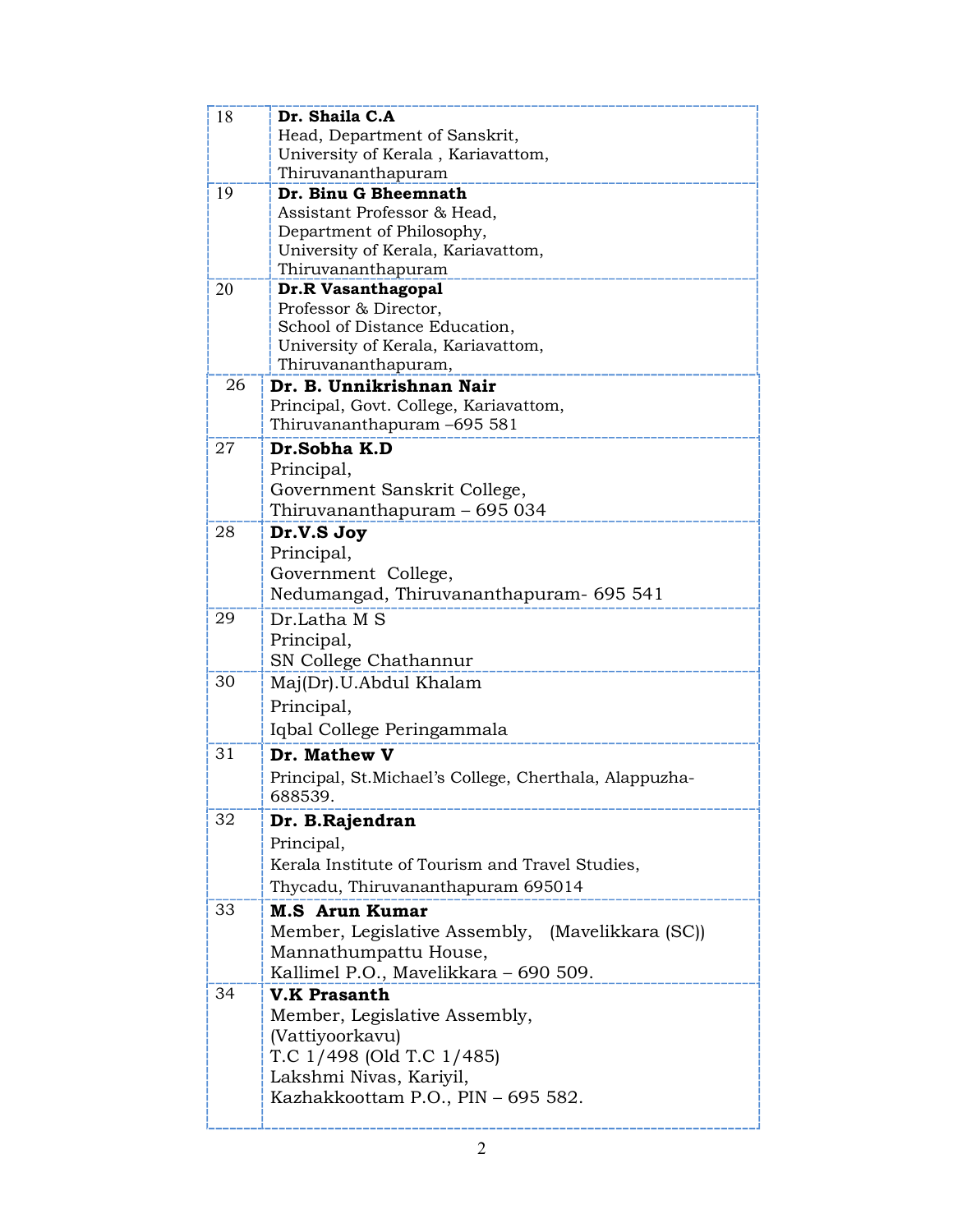| 35 | V.Joy                                                               |
|----|---------------------------------------------------------------------|
|    | Member, Legislative Assembly,                                       |
|    | "Sadhavanam", Near SN Mission Hospital,                             |
|    | Puthanchanda, Varkala P.O.                                          |
|    | Thiruvananthapuarm-695 141.                                         |
| 36 | V.Sasi<br>Member, Legislative Assembly,<br>(Chirayinkeezhu          |
|    | (SC)                                                                |
|    | "Poika", T.C 13/2448,                                               |
|    | Palloor Lane, Medical College P.O.,                                 |
|    | Thiruvananthapuram.                                                 |
| 37 | <b>C</b> R Mahesh                                                   |
|    | Member, Legislative Assembly,<br>(Karunagappally)                   |
|    | Chempakasseril, Thekkumurimekku, Thazhava P.O.,<br>Kollam - 690 523 |
| 38 | <b>M.Vincent</b>                                                    |
|    | Member, Legislative Assembly,                                       |
|    | Vattavilakom, R.C. Street, Balaramapuram,                           |
|    | Thiruvananthapuram-695 501.                                         |
| 39 | Dr. Pramod Kiran R.B.                                               |
|    | Assistant Professor, Dept. of Aquatic Biology and Fisheries,        |
|    | Kariavattom.                                                        |
| 40 | Dr. Helen A.                                                        |
|    | Associate Professor, Dept. of Bio-Chemistry, Kariavattom            |
| 41 | Dr. Nazeeb S                                                        |
|    | Assistant Professor, School of Distance Education, Palayam.         |
| 42 | Ajith Kumar.J.N                                                     |
|    | Assistant Professor, English, Govt. College for Women,              |
|    | Vazhuthacaud, Thiruvananthapuram.                                   |
| 43 | Dr. Vishnu V S                                                      |
|    | Assistant Professor, Chemistry,                                     |
|    | Govt. Arts College, Thycaud, Thiruvananthapuram                     |
| 44 | Dr. A. Balakrishnan                                                 |
|    | Assistant Professor, History,                                       |
|    | University College, Thiruvananthapuram                              |
| 45 | Dr. Sabeen.H.M                                                      |
|    | Assistant Professor, Geology,                                       |
|    | Govt. College, Kariavatttom, Thiruvananthapuram.                    |
| 46 | Jairaj J                                                            |
|    | Assistant Professor, Physical Education                             |
|    | Govt. College, Attingal, Thiruvananthapuram                         |
| 47 | Dr.Pramod N                                                         |
|    | Assistant Professor, Dept. of History                               |
|    | NSS College, Nilamel                                                |
|    |                                                                     |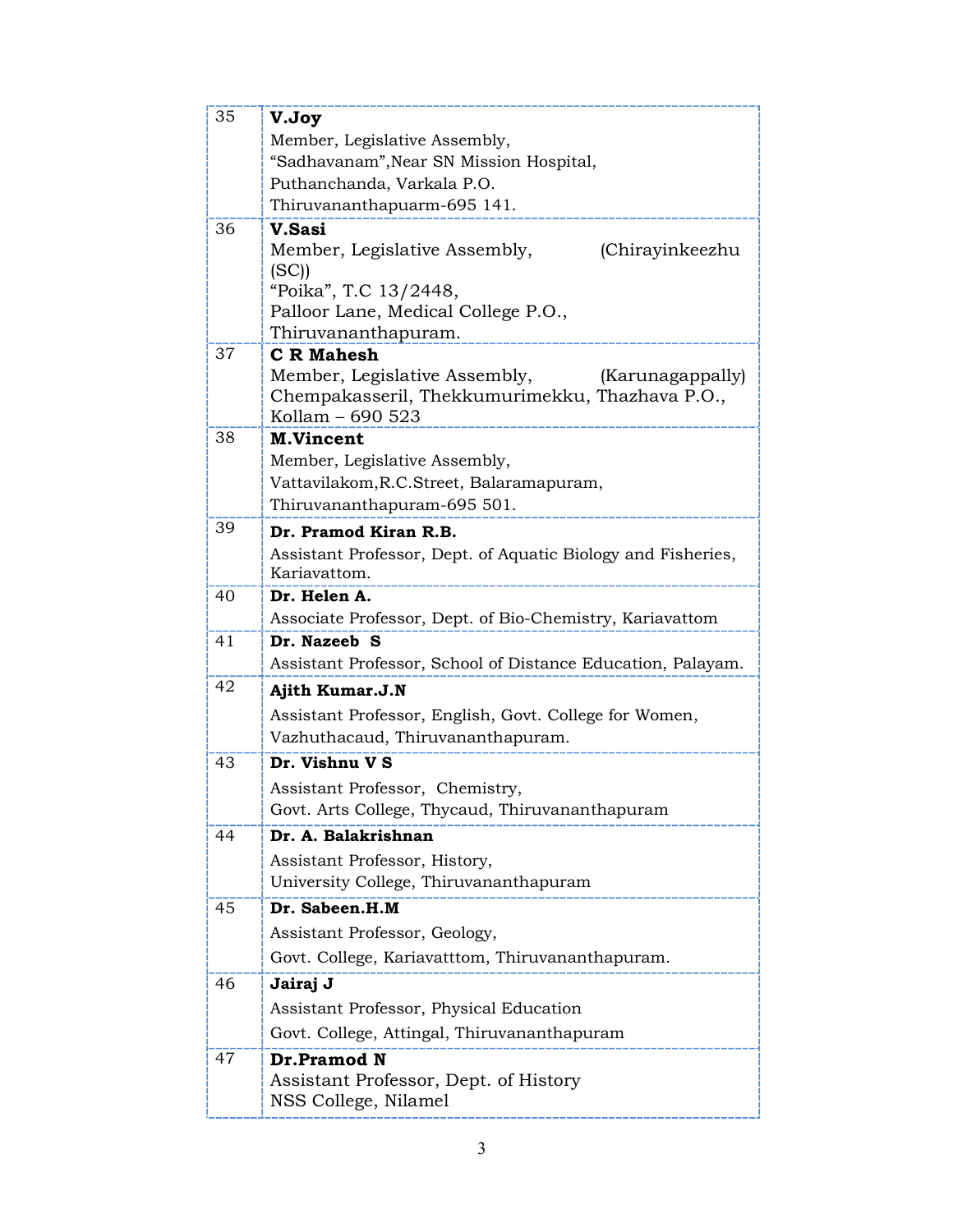| 48 | Dr. Dileep A.S                                                      |
|----|---------------------------------------------------------------------|
|    | Assistant Professor, Commerce                                       |
|    | Mahatma Gandhi College, Thiruvananthapuram.                         |
| 49 | Dr.Soju S                                                           |
|    | Assistant Professor, Dept.of Commerce                               |
|    | Sree Narayana College, Sivagiri, Varkala.                           |
| 50 | Dr. Babitha G S                                                     |
|    | Assistant Professor, Zoology,                                       |
|    | S.N. College, Sivagiri, Varkala.                                    |
| 51 | Dr. Kavitha, K.R.                                                   |
|    | Assistant professor, Botany,                                        |
|    | S.N. College, Chempazhanthi.                                        |
| 52 | R Arunkumar                                                         |
|    | Associate Professor, Physical Education                             |
|    | K.S.M.D.B College, Sasthamcottah.                                   |
| 53 | Dr. Sumi Alex                                                       |
|    | Assistant Professor, Commerce, St. Gregorios College,               |
|    | Kottarakara.                                                        |
| 54 | Dr. M.Vijayan Pillai                                                |
|    | Associate Professor, Malayalam, NSS College, Nilamel.               |
| 55 | Dr. Sekaran S                                                       |
|    | Assistant Professor, SN College for Women, Kollam.                  |
| 56 | Sibi C Babu                                                         |
|    | Assistant Professor, St. John's College, Anchal.                    |
| 57 | Dr. Abraham A                                                       |
|    | Assistant Professor, Physics, Christian College, Chengannur.        |
| 58 | Dr. Rani Abhraham                                                   |
|    | Assistant Professor, Chemistry, Christian College,                  |
|    | Chengannur.                                                         |
| 59 | S. Ajayakumar                                                       |
|    | Assistant Professor, Malayalam, S.D. College, Alappuzha.            |
| 60 | Dr. K. Jayakumar                                                    |
|    | Associate Professor, Physical Education, NSS College,               |
|    | Pandalam.                                                           |
| 61 | Shajitha S                                                          |
|    | Assistant Professor, Islamic History                                |
|    | T.K.M College of Arts & Science, Kollam.                            |
| 62 | Sony.P.John                                                         |
|    | Assistant Professor, Commerce<br>Milad-E- Sherief Memorial College, |
|    | Kayamkulam.                                                         |
|    |                                                                     |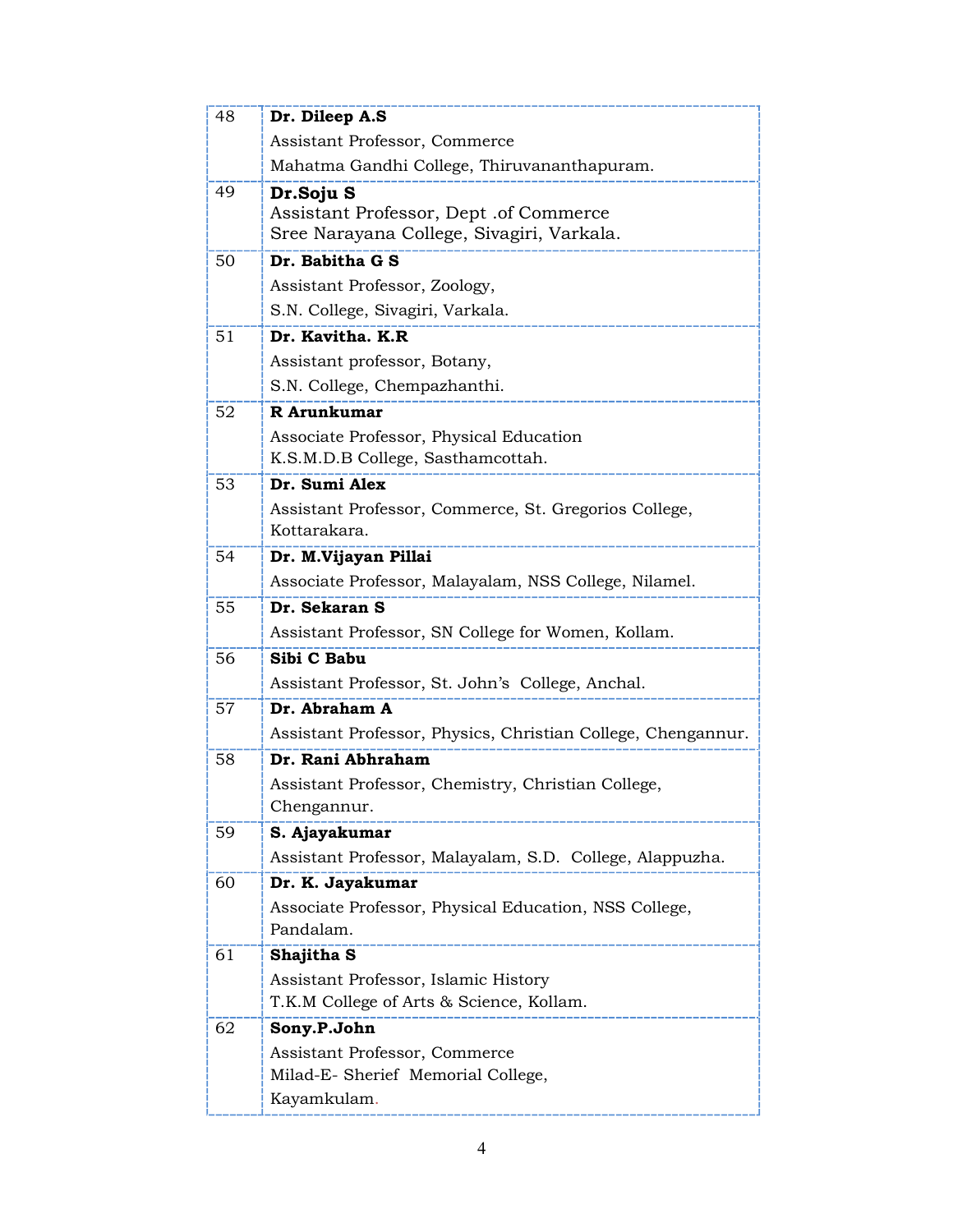| 63 | <b>B P Murali</b>                                                                                              |
|----|----------------------------------------------------------------------------------------------------------------|
|    | Member, District Panchayath, Thiruvananthapuram,                                                               |
|    | Mampazhikathu Veedu, Pullayil PO, Kilimannoor,                                                                 |
|    | Thiruvananthapuram District.                                                                                   |
| 64 | Liju P.R                                                                                                       |
|    | Member, Nedumpana Grama Panchayath                                                                             |
|    | Ramsaras, Meeyannoor,                                                                                          |
|    | Meeyannoor-691 537                                                                                             |
|    |                                                                                                                |
|    | <b>Praveen G Panicker</b>                                                                                      |
| 65 |                                                                                                                |
|    | Member, Thanneermukkam Grama Panchayath                                                                        |
|    | Preethabhavan, Varanad P,O,                                                                                    |
|    | Cherthala, Pin -688 539.                                                                                       |
| 66 | Priyanka Prathap                                                                                               |
|    | Member, Kadampanadu Grama Panchayath                                                                           |
|    | Mullasseril House, Thuvayoor South                                                                             |
| 67 | Adv. Gopu Krishnan. C.G                                                                                        |
|    | President, Kallada Mandalam Kasuvandi Thozhilali Council                                                       |
|    |                                                                                                                |
|    | A.I.T.U.C Office, Chittumala, East Kallada P.O                                                                 |
| 68 | P.Rajendrakumar                                                                                                |
|    | President,                                                                                                     |
|    | Thiruvananthapuram District Motor Transport Workers<br>Union,                                                  |
|    | Motor Bhavan, T.C.28/2763,                                                                                     |
|    | Kuthiravattom Line, Kunnupura,                                                                                 |
|    | Thiruvananthapuram.                                                                                            |
| 69 | Bijukumar G,                                                                                                   |
|    | Section Officer (Hr.Gr),                                                                                       |
|    | University Office, Thiruvananthapuram                                                                          |
|    | Non-Teaching Staff of the Affiliated Colleges (under                                                           |
|    | Section 17-<br>Elected Members (10)<br>of the<br>Kerala                                                        |
|    | <b>University Act, 1974)</b>                                                                                   |
| 70 | Anilkumar R.                                                                                                   |
|    | Attender, Govt. Sanskrit College, Thiruvananthapuram                                                           |
| 71 | Osbon.Y                                                                                                        |
|    | Lab Assistant, FMN College, Kollam                                                                             |
| 72 | S.Jayaram                                                                                                      |
|    | Lab Assistant, TKMM College, Nangiarkulangara                                                                  |
|    | <b>Sri.Suresh Babu R.S</b>                                                                                     |
| 84 | Headmaster, Govt. Model Boys HSS, Thycaud P.O.,                                                                |
|    | Thiruvananthapuram - 14                                                                                        |
| 85 | Smt.Yamuna Devi T.S,                                                                                           |
|    | Principal, Govt.PPTTI Cotton Hill,                                                                             |
|    | Thiruvananthapuram - 10.                                                                                       |
| 86 | Sri.Harikumar G.K,                                                                                             |
|    | Junior Physics CPHSS Kuttikkadu,<br>HSST<br>Kadakkal,<br>(Radha Madavam, Ummannoor P.O, Kottarakkara, Kollam - |
|    | 691 520).                                                                                                      |
|    |                                                                                                                |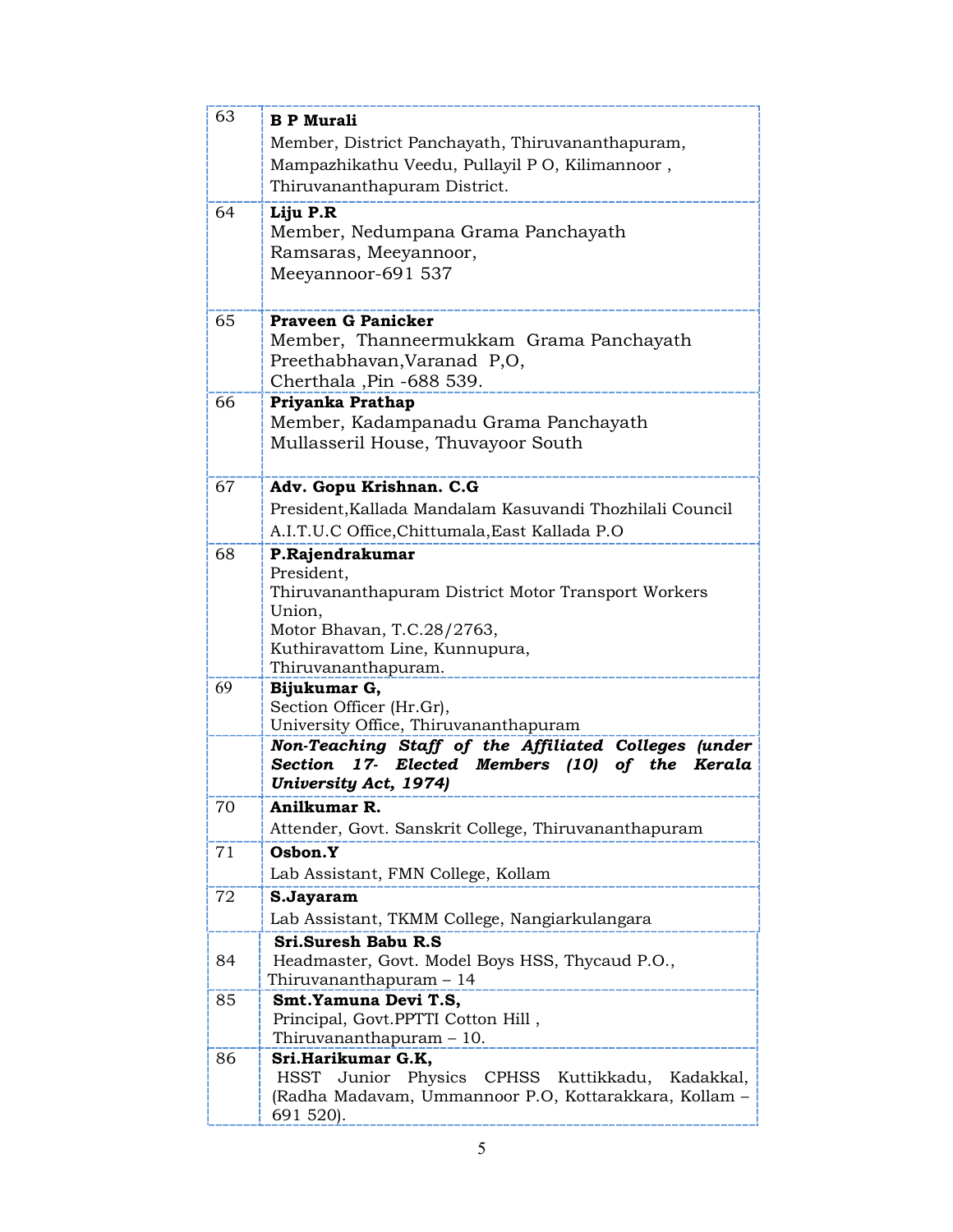| 87  |                                                                        |
|-----|------------------------------------------------------------------------|
|     | Sri.Ajayakumar.V<br>HSA Malayalam. GHSS Palayamkunnu, Varkkala         |
| 88  | Dr.Vinodkumar T.G Nair                                                 |
|     | Senior Scientist, TBGRI, Palode.                                       |
| 89  | Sri.Shaik P Harriz,                                                    |
|     | Chairman, PA Hariz Foundation & Joint Secretary,<br>MSM                |
|     | Trust, Kayamkulam<br>(Puthenpurayil House,<br>Kayamkulam, Alappuzha).  |
|     |                                                                        |
| 90  | Sri.Joy Sukumaran,<br>Coir Flex Export Pvt.Ltd.,                       |
|     | Joy Bhavan, Pattanakkad P.O.,                                          |
|     | Cherthala,. Alappuzh                                                   |
| 91  | Sri.Patmakumar G.,                                                     |
|     | Proprietor, Capital Color Park Digital Press,                          |
|     | Kollam & Karunagappally<br>(Harichandanam, Alumpeedika P.O,            |
|     | Karunagappally, Kollam - 690 547).                                     |
| 92  | Prof.A.M.Unnikrishnan,                                                 |
|     | Professor of Malayalam, University of Kerala.                          |
| 93  | Dr.N.P.Chandrasekharan,                                                |
|     | Director, News Malayalam Communication,                                |
|     | University P.O.                                                        |
|     | (Rithuharam, Kanjirampara P.O.,<br>Thiruvananthapuram).                |
|     |                                                                        |
|     |                                                                        |
| 94  | Adv.Muralidharan Pillai G.,                                            |
|     | Kizhakkumbhagathu Koivila,                                             |
|     | Koivila P.O., Kollam - 691 590.                                        |
| 95  | Adv.B.Balachandran,                                                    |
|     | Parayattukonam, Pirappancode,                                          |
|     | Venjaramoodu, Thiruvananthapuram.                                      |
| 96  | Dr.P.Asokan,                                                           |
|     | SP Fort Hospital, Fort,                                                |
|     | Thiruvananthapuram - 695 023.                                          |
| 101 | Adv. K.H. Babujan<br>Abhayam, Evoor South,                             |
|     | Keerikkad P.O,                                                         |
|     | Alappuzha-690508.                                                      |
|     |                                                                        |
| 102 | Dr.K.B. Manoj                                                          |
|     | Mukthi, Maru South                                                     |
|     | Alumkadavu P.O, Karunagappally,                                        |
|     | Kollam.                                                                |
|     | (Principal, Sree Narayana College, Cherthala)                          |
| 103 | Adv. A Ajikumar                                                        |
|     | Kollasseril, Kannampally Bhagam<br>Kayamkulam P.O, Alappuzha - 690 502 |